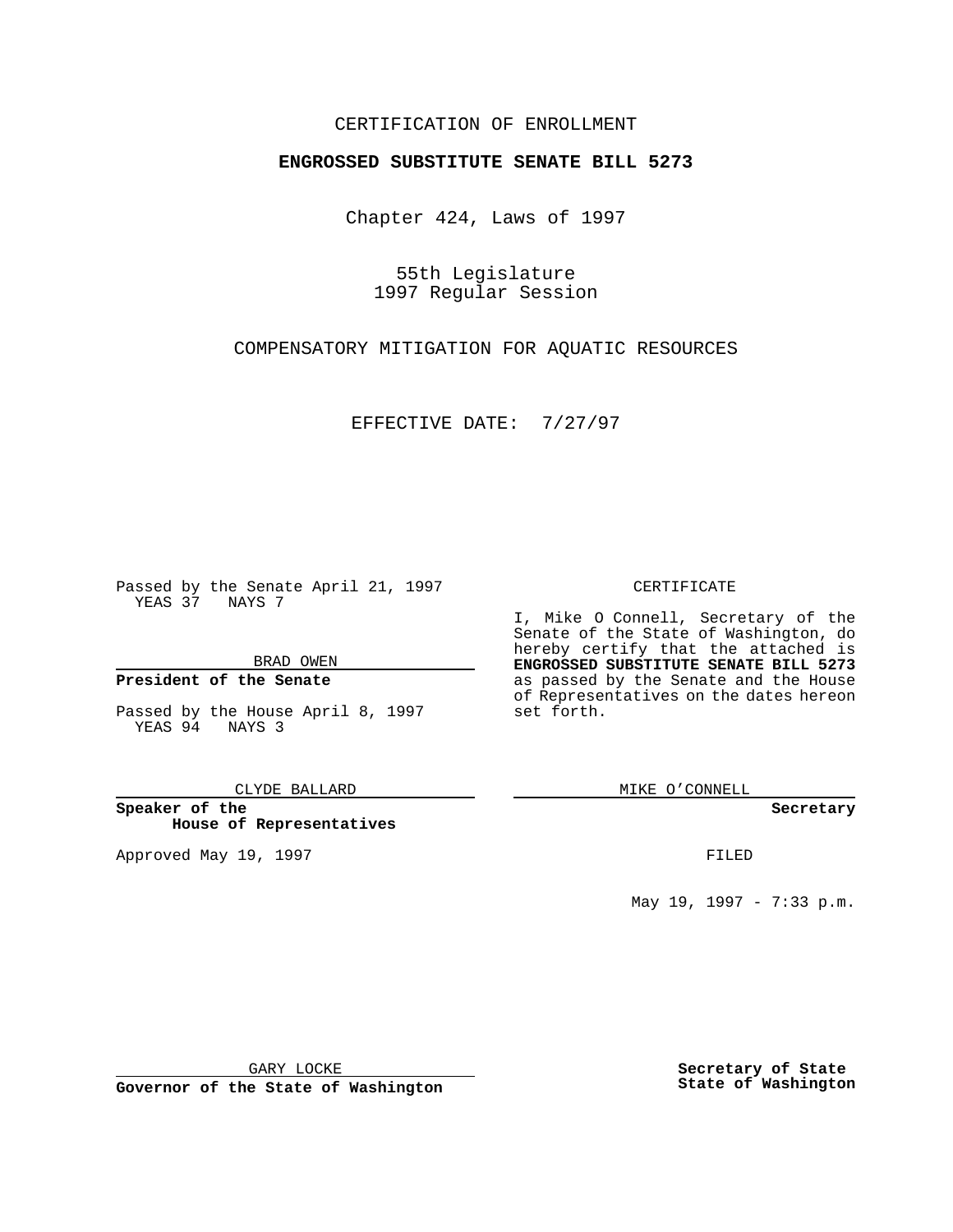## **ENGROSSED SUBSTITUTE SENATE BILL 5273** \_\_\_\_\_\_\_\_\_\_\_\_\_\_\_\_\_\_\_\_\_\_\_\_\_\_\_\_\_\_\_\_\_\_\_\_\_\_\_\_\_\_\_\_\_\_\_

\_\_\_\_\_\_\_\_\_\_\_\_\_\_\_\_\_\_\_\_\_\_\_\_\_\_\_\_\_\_\_\_\_\_\_\_\_\_\_\_\_\_\_\_\_\_\_

Passed Legislature - 1997 Regular Session

AS AMENDED BY THE HOUSE

#### **State of Washington 55th Legislature 1997 Regular Session**

**By** Senate Committee on Agriculture & Environment (originally sponsored by Senators Morton, Fraser, Swecker, Prentice, Strannigan and Haugen)

Read first time 02/14/97.

1 AN ACT Relating to compensatory mitigation; adding new sections to 2 chapter 75.20 RCW; adding a new section to chapter 90.48 RCW; and 3 adding a new chapter to Title 90 RCW.

4 BE IT ENACTED BY THE LEGISLATURE OF THE STATE OF WASHINGTON:

5 NEW SECTION. **Sec. 1.** (1) The legislature finds that:

6 (a) The state lacks a clear policy relating to the mitigation of 7 wetlands and aquatic habitat for infrastructure development;

 (b) Regulatory agencies have generally required project proponents to use compensatory mitigation only at the site of the project's impacts and to mitigate narrowly for the habitat or biological 11 functions impacted by a project;

 (c) This practice of considering traditional on-site, in-kind mitigation may provide fewer environmental benefits when compared to innovative mitigation proposals that provide benefits in advance of a project's planned impacts and that restore functions or habitat other 16 than those impacted at a project site; and

17 (d) Regulatory decisions on development proposals that attempt to 18 incorporate innovative mitigation measures take an unreasonably long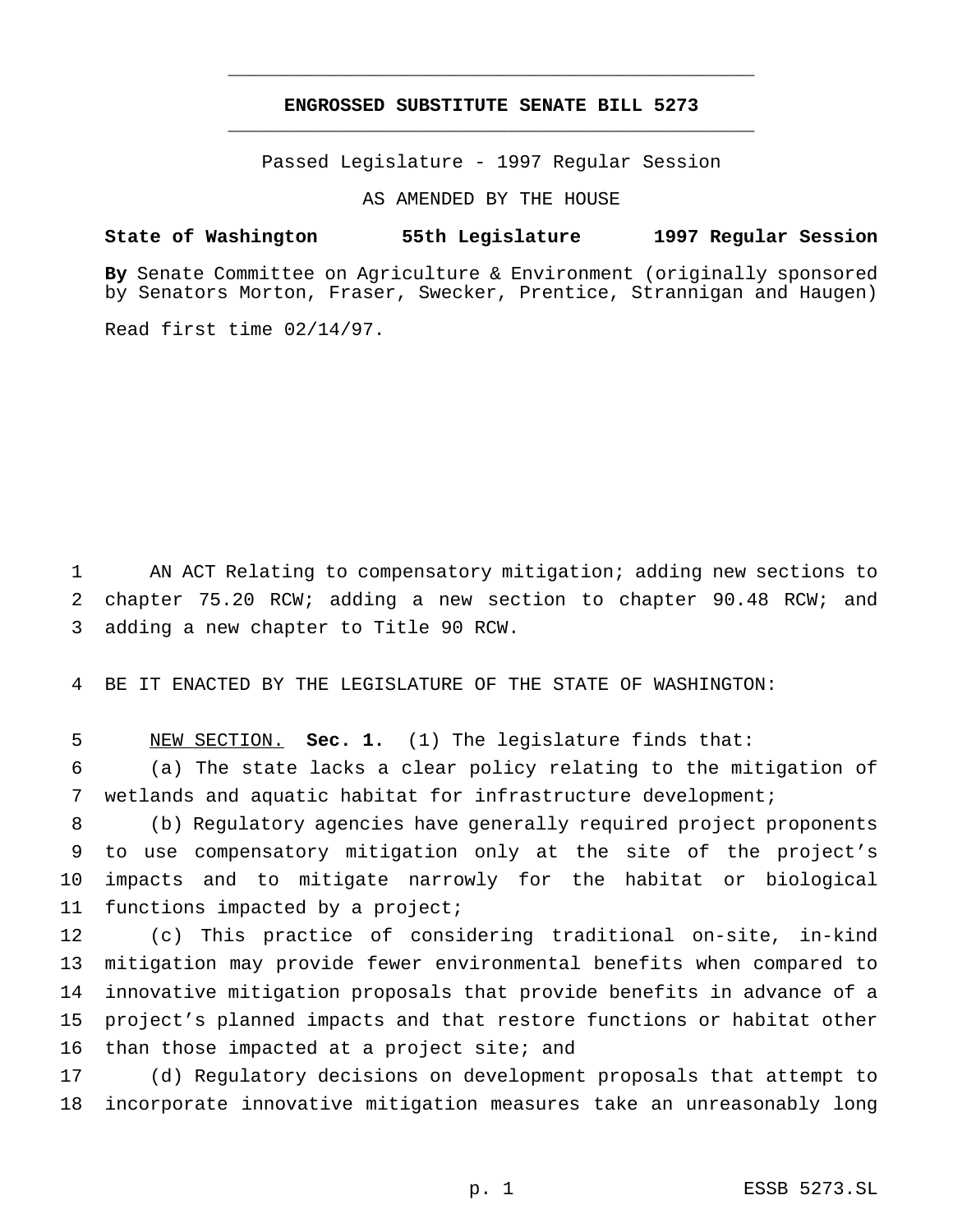period of time and are subject to a great deal of uncertainty and additional expenses.

 (2) The legislature therefore declares that it is the policy of the state to authorize innovative mitigation measures by requiring state regulatory agencies to consider mitigation proposals for infrastructure projects that are timed, designed, and located in a manner to provide equal or better biological functions and values compared to traditional on-site, in-kind mitigation proposals.

 (3) It is the intent of the legislature to authorize local governments to accommodate the goals of this chapter. It is not the intent of the legislature to: (a) Restrict the ability of a project proponent to pursue project specific mitigation; or (b) create any new authority for regulating wetlands or aquatic habitat beyond what is specifically provided for in this chapter.

 NEW SECTION. **Sec. 2.** The definitions in this section apply throughout this chapter unless the context clearly requires otherwise. (1) "Mitigation" means sequentially avoiding impacts, minimizing

impacts, or compensating for remaining unavoidable impacts.

 (2) "Compensatory mitigation" means the restoration, creation, enhancement, or preservation of uplands, wetlands, or other aquatic resources for the purposes of compensating for unavoidable adverse impacts that remain after all appropriate and practicable avoidance and minimization has been achieved. "Compensatory mitigation" includes mitigation that:

 (a) Occurs at the same time as, or in advance of, a project's planned environmental impacts;

 (b) Is located in a site either on, near, or distant from the project's impacts; and

 (c) Provides either the same or different biological functions and values as the functions and values impacted by the project.

 (3) "Infrastructure development" means an action that is critical for the maintenance or expansion of an existing infrastructure feature such as a highway, rail line, airport, marine terminal, utility corridor, harbor area, or hydroelectric facility and is consistent with an approved land use planning process. This planning process may include the growth management act, chapter 36.70A RCW, or the shoreline management act, chapter 90.58 RCW, in areas covered by those chapters.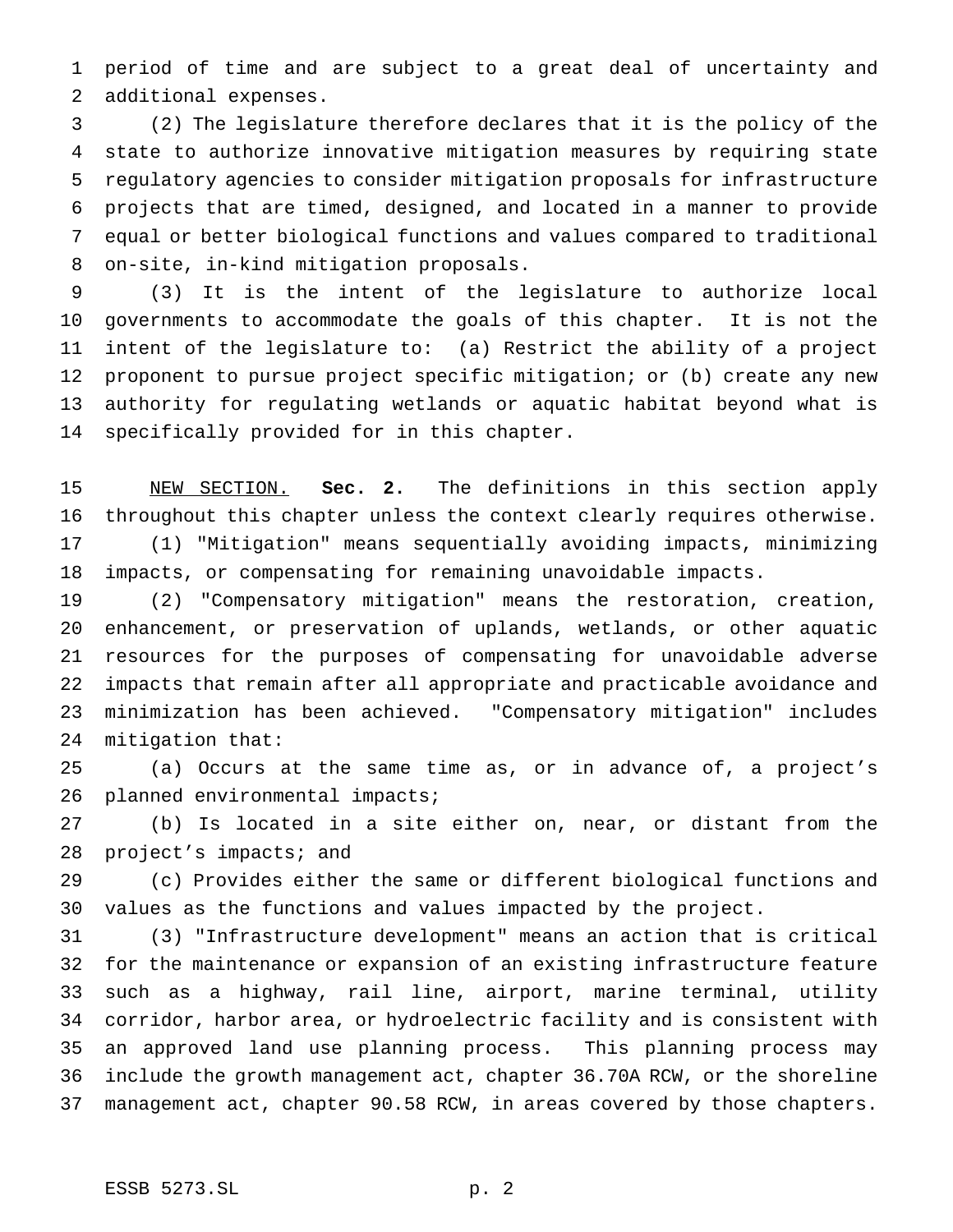(4) "Mitigation plan" means a document or set of documents developed through joint discussions between a project proponent and environmental regulatory agencies that describe the unavoidable wetland or aquatic resource impacts of the proposed infrastructure development and the proposed compensatory mitigation for those impacts.

 (5) "Project proponent" means a public or private entity responsible for preparing a mitigation plan.

 (6) "Watershed" means an area identified as a state of Washington water resource inventory area under WAC 173-500-040 as it exists on the effective date of this section.

 NEW SECTION. **Sec. 3.** (1) Project proponents may use a mitigation plan to propose compensatory mitigation within a watershed. A mitigation plan shall:

 (a) Contain provisions that guarantee the long-term viability of the created, restored, enhanced, or preserved habitat, including assurances for protecting any essential biological functions and values defined in the mitigation plan;

 (b) Contain provisions for long-term monitoring of any created, restored, or enhanced mitigation site; and

 (c) Be consistent with the local comprehensive land use plan and any other applicable planning process in effect for the development area, such as an adopted subbasin or watershed plan.

 (2) The departments of ecology and fish and wildlife may not limit the scope of options in a mitigation plan to areas on or near the project site, or to habitat types of the same type as contained on the project site. The departments of ecology and fish and wildlife shall fully review and give due consideration to compensatory mitigation proposals that improve the overall biological functions and values of the watershed or bay and accommodate the mitigation needs of infrastructure development.

 The departments of ecology and fish and wildlife are not required to grant approval to a mitigation plan that the departments find does not provide equal or better biological functions and values within the watershed or bay.

 (3) When making a permit or other regulatory decision under the guidance of this chapter, the departments of ecology and fish and wildlife shall consider whether the mitigation plan provides equal or better biological functions and values, compared to the existing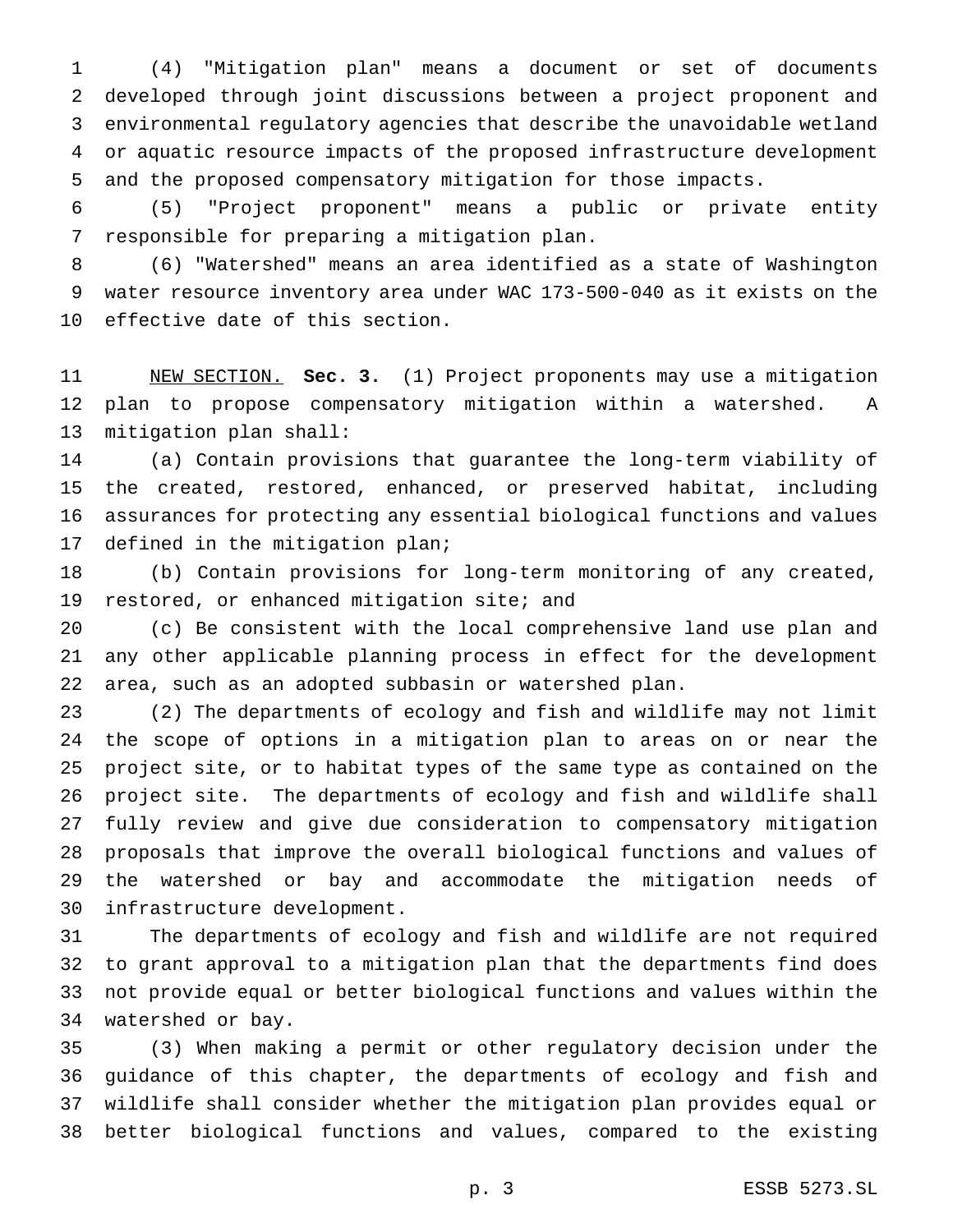conditions, for the target resources or species identified in the mitigation plan. This consideration shall be based upon the following factors:

 (a) The relative value of the mitigation for the target resources, in terms of the quality and quantity of biological functions and values provided;

 (b) The compatibility of the proposal with the intent of broader resource management and habitat management objectives and plans, such as existing resource management plans, watershed plans, critical areas 10 ordinances, and shoreline master programs;

 (c) The ability of the mitigation to address scarce functions or values within a watershed;

 (d) The benefits of the proposal to broader watershed landscape, including the benefits of connecting various habitat units or providing population-limiting habitats or functions for target species;

 (e) The benefits of early implementation of habitat mitigation for projects that provide compensatory mitigation in advance of the project's planned impacts; and

 (f) The significance of any negative impacts to nontarget species or resources.

 (4) A mitigation plan may be approved through a memorandum of agreement between the project proponent and either the department of ecology or the department of fish and wildlife, or both.

 NEW SECTION. **Sec. 4.** (1) In making regulatory decisions relating to wetland or aquatic resource mitigation, the departments of ecology and fish and wildlife shall, at the request of the project proponent, follow the guidance of sections 1 through 3 of this act.

 (2) If the department of ecology or the department of fish and wildlife receives multiple requests for review of mitigation plans, each department may schedule its review of these proposals to conform to available budgetary resources.

 NEW SECTION. **Sec. 5.** A new section is added to chapter 75.20 RCW to read as follows:

 The department shall not require mitigation for sediment dredging or capping actions that result in a cleaner aquatic environment and equal or better habitat functions and values, if the actions are taken under a state or federal cleanup action.